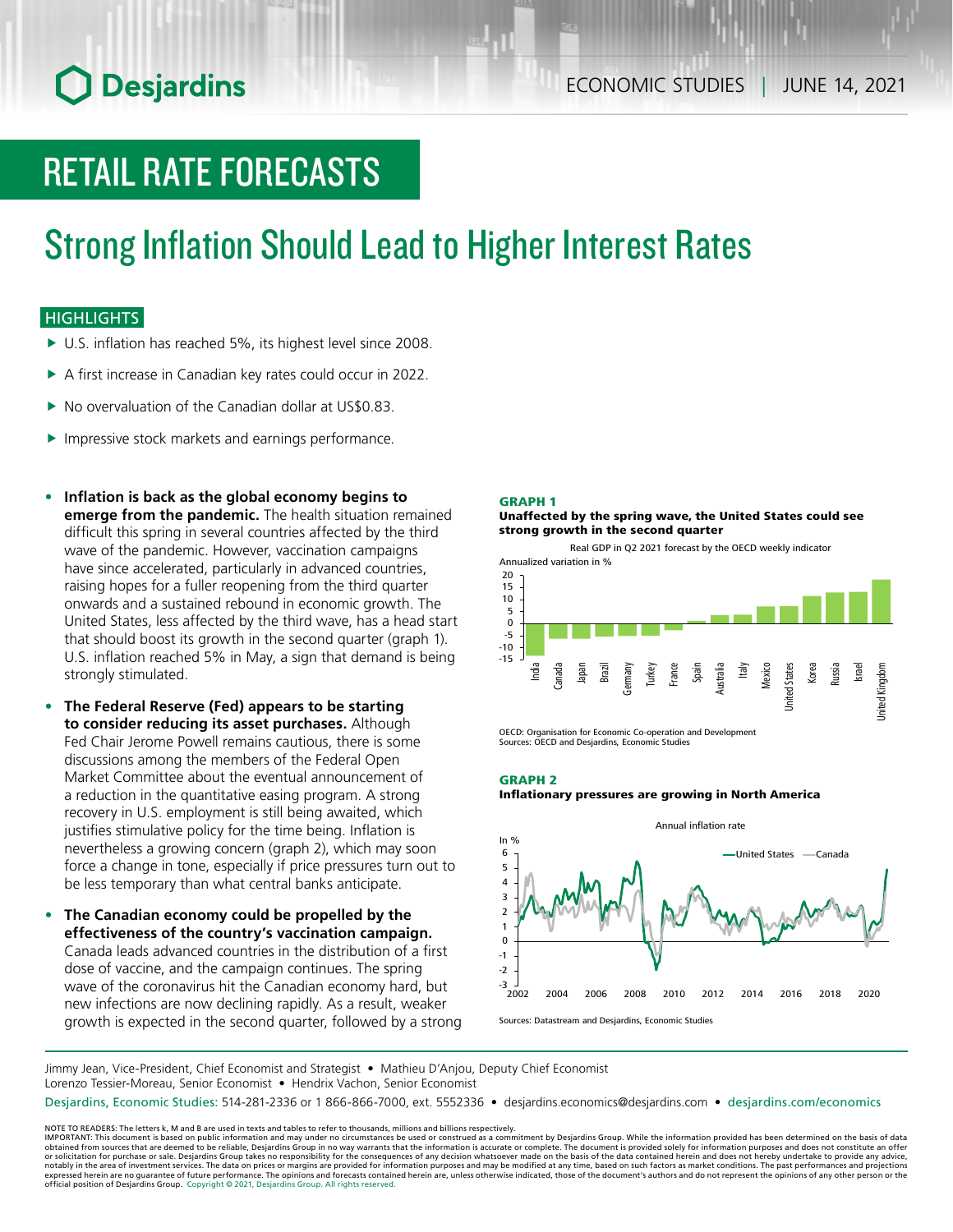## **Desjardins**

rebound. Indeed, real GDP could return to pre-pandemic levels as early as this summer. Like the United States, Canada is facing strong household demand and inflationary pressures are being felt. However, the Canadian labour market is in better shape (graph 3).

#### GRAPH 3

#### Employment recovery is more advanced in Canada than in the United States, despite the third wave



Sources: Datastream and Desjardins, Economic Studies

- **• The Bank of Canada (BoC) is on the path to monetary tightening.** After announcing a reduction in the pace of its asset purchases on April 21, the BoC stayed the course at its June 9 meeting. It acknowledged that the third wave of the pandemic will probably weigh more heavily than expected on the Canadian economy. Nonetheless, a further adjustment of its asset purchases is to be expected at the next meeting. However, the BoC does not expect to raise its policy rate until the economy's excess capacity is filled, which should happen sometimes in the second half of 2022.
- **• After a pause, the rise in retail rates is expected to continue.** Although government bond yields have stabilised following their sudden rise at the beginning of the year, further upward movements seem inevitable. Bond purchases by central banks are putting downward pressure on yields, but also on risk premia. These trends should reverse when the Fed's quantitative easing program is scaled back. Retail interest rates, particularly those on fixed-rate mortgages, are likely to be driven up again. A rise in variable interest rates is likely to come later, with the first policy rate hikes from the BoC.

#### TABLE 1

### *Forecasts: Retail rate*

|                                | <b>DISCOUNT</b><br><b>RATE</b> | <b>PRIME RATE</b> | <b>MORTGAGE RATE</b> |               |               | TERM SAVINGS <sup>1</sup> |               |               |  |
|--------------------------------|--------------------------------|-------------------|----------------------|---------------|---------------|---------------------------|---------------|---------------|--|
| IN $%$                         |                                |                   | 1 year               | 3 years       | 5 years       | 1 year                    | 3 years       | 5 years       |  |
| <b>Realized</b> (end of month) |                                |                   |                      |               |               |                           |               |               |  |
| December 2020                  | 0.50                           | 2.45              | 2.89                 | 3.54          | 4.74          | 0.45                      | 0.65          | 0.90          |  |
| January 2021                   | 0.50                           | 2.45              | 2.89                 | 3.54          | 4.74          | 0.40                      | 0.60          | 0.85          |  |
| February 2021                  | 0.50                           | 2.45              | 2.79                 | 3.49          | 4.74          | 0.40                      | 0.60          | 0.85          |  |
| March 2021                     | 0.50                           | 2.45              | 2.79                 | 3.49          | 4.74          | 0.40                      | 0.60          | 1.05          |  |
| April 2021                     | 0.50                           | 2.45              | 2.79                 | 3.49          | 4.74          | 0.40                      | 0.60          | 1.10          |  |
| May 2021                       | 0.50                           | 2.45              | 2.79                 | 3.49          | 4.74          | 0.40                      | 0.60          | 1.10          |  |
| June 14, 2021                  | 0.50                           | 2.45              | 2.79                 | 3.49          | 4.74          | 0.40                      | 0.60          | 1.10          |  |
| <b>Forecasts</b>               |                                |                   |                      |               |               |                           |               |               |  |
| <b>End of quarter</b>          |                                |                   |                      |               |               |                           |               |               |  |
| 2021: Q2                       | 0,50                           | 2,45              | $2.70 - 2.95$        | $3.40 - 3.65$ | 4.65-4.90     | $0.35 - 0.50$             | $0.55 - 0.70$ | $1.05 - 1.20$ |  |
| 2021: Q3                       | $0.50 - 0.75$                  | $2.45 - 2.70$     | $2.60 - 3.10$        | $3.30 - 3.80$ | $4.55 - 5.05$ | $0.30 - 0.60$             | $0.50 - 0.80$ | $1.00 - 1.30$ |  |
| 2021: Q4                       | $0.25 - 0.75$                  | $2.20 - 2.70$     | $2.45 - 3.30$        | $3.15 - 4.00$ | $4.40 - 5.25$ | $0.10 - 0.85$             | $0.30 - 1.05$ | $0.80 - 1.55$ |  |
| 2022: Q1                       | $0.25 - 1.00$                  | $2.20 - 2.95$     | $2.35 - 3.40$        | $3.05 - 4.10$ | $4.40 - 5.45$ | $0.00 - 1.00$             | $0.15 - 1.20$ | $0.80 - 1.85$ |  |
| End of year                    |                                |                   |                      |               |               |                           |               |               |  |
| 2022                           | $0.25 - 1.50$                  | $2.20 - 3.45$     | $2.05 - 3.65$        | $3.10 - 4.70$ | $4.60 - 6.20$ | $0.00 - 1.25$             | $0.35 - 1.95$ | $1.00 - 2.60$ |  |
| 2023                           | $0.75 - 2.25$                  | 2.70-4.20         | $2.60 - 4.50$        | $3.40 - 5.30$ | $4.70 - 6.60$ | $0.20 - 2.10$             | $0.75 - 2.65$ | $1.00 - 2.90$ |  |
| 2024                           | $1.25 - 3.25$                  | $3.20 - 5.20$     | $2.90 - 5.30$        | $3.30 - 5.70$ | $4.55 - 6.95$ | $0.45 - 2.85$             | $0.75 - 3.15$ | $1.05 - 3.45$ |  |

<sup>1</sup> Non-redeemable (annual); NOTE: Forecasts are represented using an asymmetric range reflecting the perceived probability of deviation from the base scenario. The mean of the range does not represent the forecast associated with the base scenario.

Source: Desjardins, Economic Studies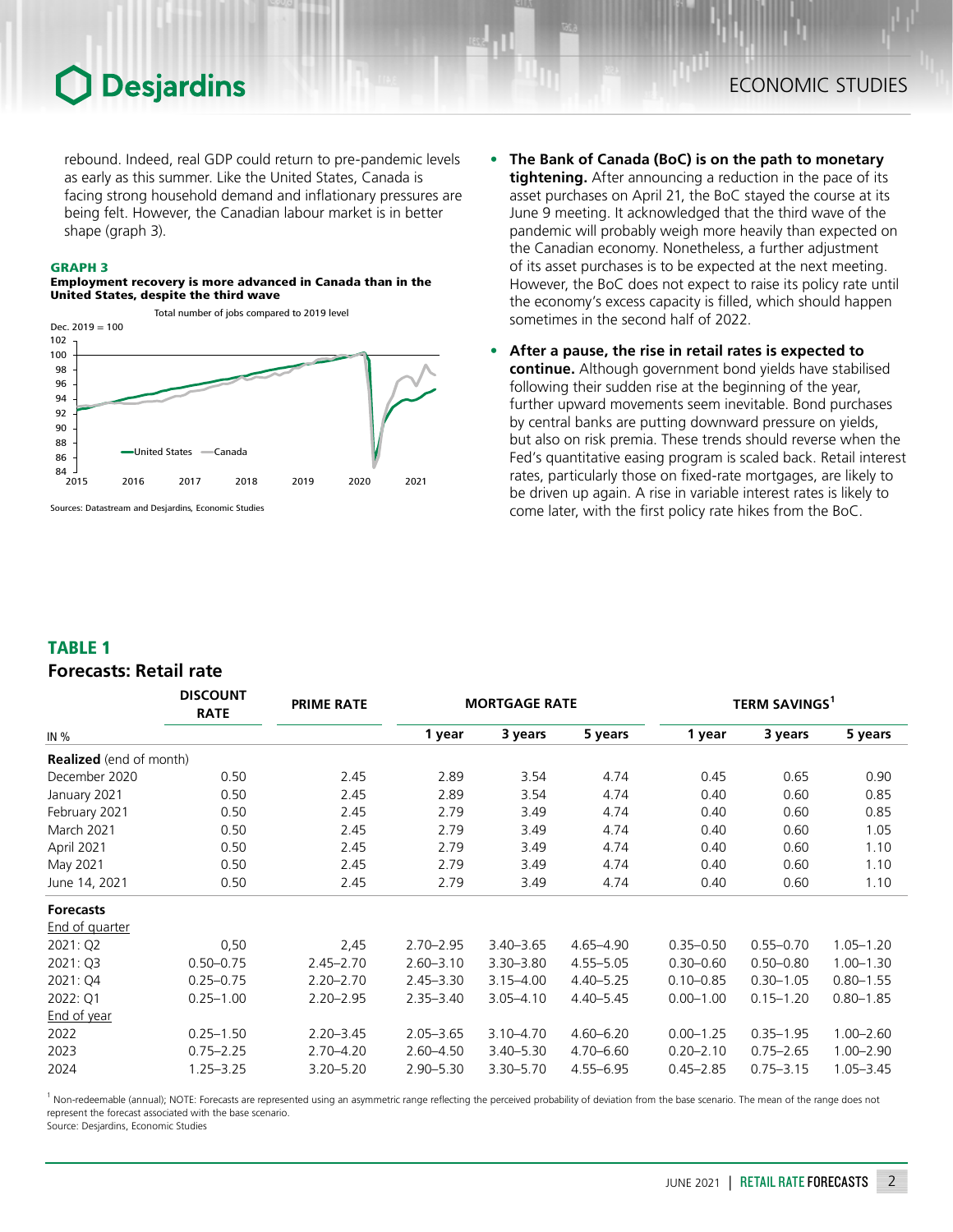### ECONOMIC STUDIES

## **O** Desjardins

# Exchange Rate

## No Overvaluation of the Canadian Dollar at US\$0.83

- The Canadian dollar recently rose above US\$0.83. This was the highest level since May 2015 (graph 4). The value of the loonie does not seem exaggerated based on the evolution of its main determinants. First, oil and several commodity prices are very high, which improves Canada's terms of trade. Second, the economic situation is rather encouraging. Canada has come through the second and third waves of the pandemic without too much damage. The next few months look even better with the vaccination campaign well underway and reopening plans announced in several provinces. The loonie is also benefiting from the fact that the Bank of Canada has already begun to normalize its monetary policy.
- Several other currencies have also made gains against the U.S. dollar recently. Since April, the trend in the U.S. effective exchange rate has been downward (graph 5). This is consistent with reduced uncertainty in several countries and weaker demand for safe-haven U.S. assets. Rising inflation in the United States does not help either. Added to this is the fact that the Federal Reserve (Fed) maintains a very dovish bias to its monetary policy.
- **Forecasts:** It will be interesting to follow the Fed's next communications. If it opens the door to a reduction in asset purchases, it will help stabilize the greenback against several currencies. If the greenback does better, the Canadian dollar may have a harder time making further gains in the coming quarters. It would also be surprising if commodity prices all remain at such high levels. We expect the Canadian dollar to be around US\$0.82 by the end of the year.

#### GRAPH 4 Canadian dollar at its highest level since 2015



Sources: Datastream and Desjardins, Economic Studies

#### GRAPH 5

#### After a temporary rebound in March, the greenback returned to near previous lows



\* Based on a basket of currencies including the Canadian dollar, euro, pound, yen, Swiss franc and Swedish krona. Sources: Datastream and Desjardins, Economic Studies

| Impacts on the Canadian dollar | <b>Short-term</b> | Long-term |
|--------------------------------|-------------------|-----------|
| Risk aversion                  |                   |           |
| Commodity prices               |                   |           |
| Interest rate spreads          |                   |           |

### TABLE 2 *Forecasts: Currency*

|                      |        | 2020   |           |                  | 2021   |        |        |        | 2022   |        |  |
|----------------------|--------|--------|-----------|------------------|--------|--------|--------|--------|--------|--------|--|
| <b>END OF PERIOD</b> | Q3     | 04     | <b>Q1</b> | Q <sub>2</sub> f | Q3f    | Q4f    | Q1f    | Q2f    | Q3f    | Q4f    |  |
| US\$/CAN\$           | 0.7507 | 0.7853 | 0.7962    | 0.8350           | 0.8300 | 0.8200 | 0.8200 | 0.8250 | 0.8300 | 0.8350 |  |
| CAN\$/US\$           | .3321  | 1.2734 | 1.2560    | 1.1976           | 1.2048 | 1.2195 | 1.2195 | 1.2121 | 1.2048 | 1.1976 |  |
| CAN\$/€              | .5621  | 1.5580 | .4762     | .4611            | .4699  | 1.4756 | 1.4756 | .4667  | 1.4458 | 1.4251 |  |
| USS/E                | .1727  | .2236  | 1.1753    | .2200            | 1.2200 | 1.2100 | 1.2100 | 1.2100 | 1.2000 | 1.1900 |  |
| US\$/£               | .2928  | 3670،، | 1.3797    | .4200            | 1.4200 | 1.4300 | .4300  | 1.4300 | .4400  | .4500  |  |

f: forecasts

Sources: Datastream and Desjardins, Economic Studies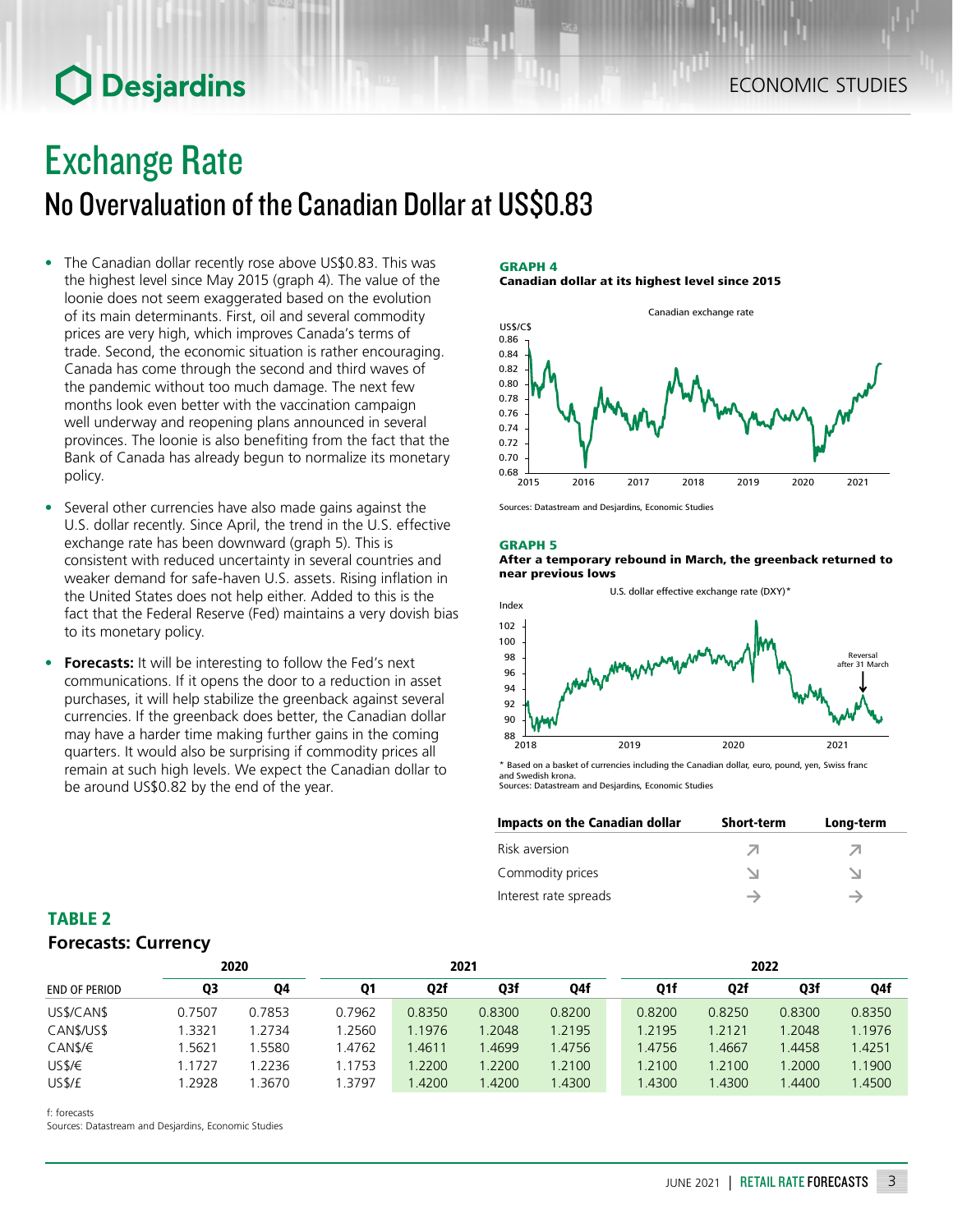# **O** Desjardins

# Asset Classes Return

### Impressive Stock Markets and Earnings Performance

- **• A respite for bonds as stock markets continue to perform well.** The first quarter of 2021 saw a surge in stock markets and bond yields as the rapid progress of vaccination programs led to a significant upward revision of the outlook for economic growth and inflation in advanced countries. Financial markets were more hesitant in April and May and bond yields even declined somewhat (graph 6) as the Federal Reserve (Fed) seemed determined to continue its ultra-stimulative monetary policy for some time to come. Despite some hesitation, stock markets generally continued to do well. In early June, the S&P 500 and S&P/TSX indices were up nearly 12% and 15% respectively since the start of 2021.
- **• Dramatic rebound in corporate profits.** There is no doubt that the unprecedented support of central banks, which lowered their key interest rates to the floor and injected massive amounts of liquidity, played a key role in helping stock markets to continue to rise last year despite the pandemic. It is questionable whether this support is still needed today when the business situation looks much better. With more than 97% of S&P 500 companies having reported, earnings have surged to a new high in the first quarter of 2021. Better still, the improvement is widespread, with almost all sectors reporting higher earnings than before the pandemic (graph 7). This strong performance reflects a rapid rebound in sales by large U.S. companies and record profit margins. Corporate results are also very encouraging in Canada, notably for banks, and analysts' earnings outlooks have also jumped to a new high for the S&P/TSX (graph 8).
- **• Inflationary pressures are mounting.** As vaccination and the reopening of economies accelerate and household purchasing power is boosted by savings accumulated during the pandemic, there is every reason to believe that companies will continue to benefit from very robust demand for their products. The challenge is likely to be more on the production and cost side as more and more surveys report major difficulties in hiring and sourcing inputs. While commodity prices continue to rise, the latest inflation figures have been very strong, particularly in the United States, where annual inflation reached 5% in May (graph 2 on page 1).
- **• The bond market looks vulnerable.** The resilience of the bond market since the beginning of the second quarter has been a nice surprise for Canadian investors. However, this respite is likely to be short-lived. The latest inflation figures are not compatible with bond yields staying as low as they are now, and there will be strong pressure for the Fed to reduce its bond purchases before the end of the year. Therefore, we expect U.S. and Canadian bond yields to return to an uptrend

#### GRAPH 6

Bond yields have been falling slightly in recent months, while the upward trend in the stock markets continues



Sources: Datastream and Desjardins, Economic Studies

GRAPH 7

#### Almost all sectors show higher profits than before the pandemic



Sources: Standard & Poor's and Desjardins, Economic Studies

#### GRAPH 8

#### After a sharp drop at the beginning of the pandemic, earnings expectations have surged to new heights

Analysts' earnings forecasts for the next 12 months



Sources: I/B/E/S and Desjardins, Economic Studies